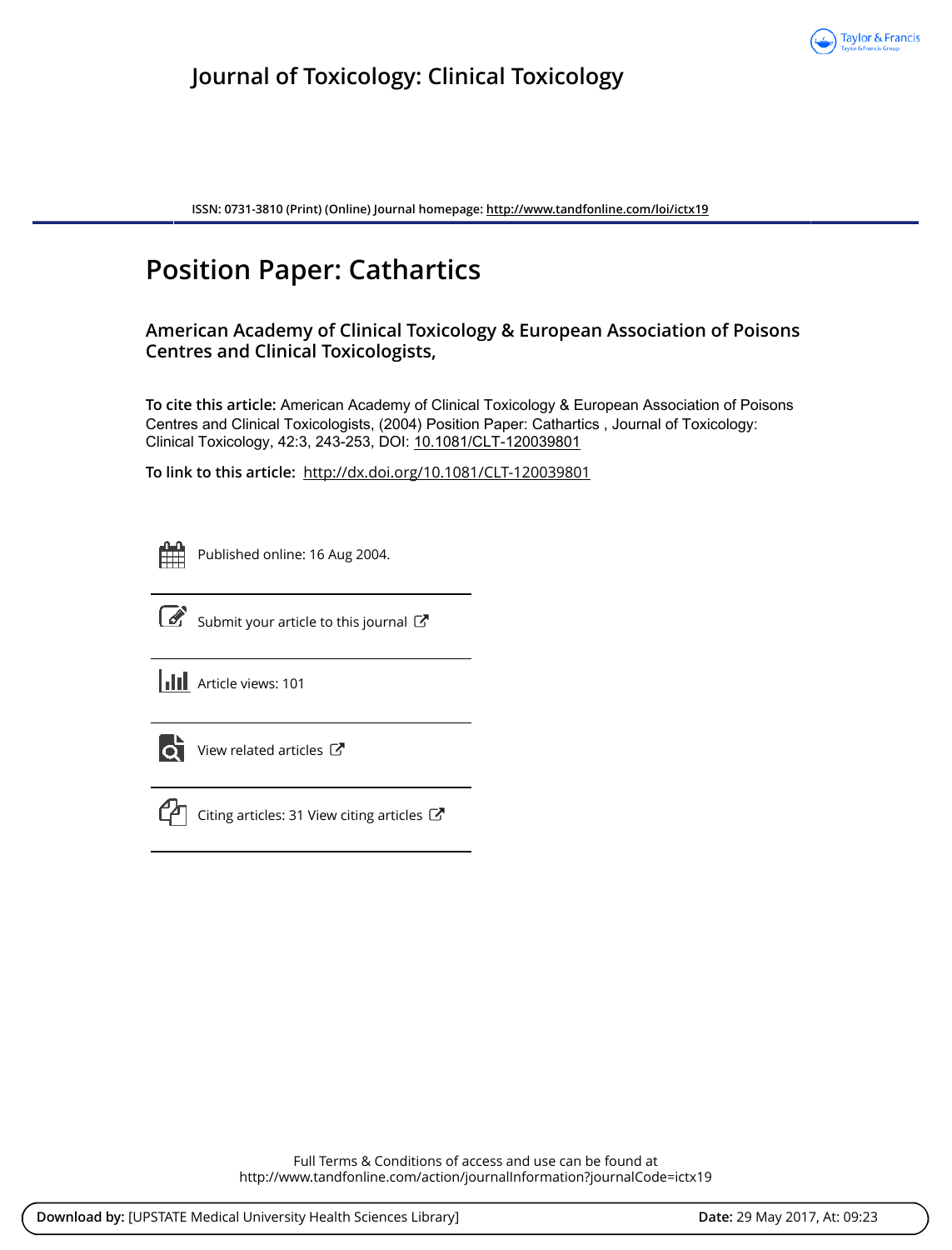POSITION PAPER

# Position Paper: Cathartics<sup>#</sup>

American Academy of Clinical Toxicology\* and European Association of Poisons Centres and Clinical Toxicologists\*\*

#### ABSTRACT

The administration of a cathartic alone has no role in the management of the poisoned patient and is not recommended as a method of gut decontamination. Experimental data are conflicting regarding the use of cathartics in combination with activated charcoal. No clinical studies have been published to investigate the ability of a cathartic, with or without activated charcoal, to reduce the bioavailability of drugs or to improve the outcome of poisoned patients. Based on available data, the routine use of a cathartic in combination with activated charcoal is not endorsed. If a cathartic is used, it should be limited to a single dose in order to minimize adverse effects of the cathartic. A review of the literature since the preparation of the 1997 Cathartics Position Statement revealed no new evidence that would require a revision of the conclusions of the Statement.

# SUMMARY STATEMENT INTRODUCTION

. Overall, the mortality from acute poisoning is less than one percent. The challenge for clinicians managing poisoned patients is to identify promptly those who are most at risk of developing serious complications and who might potentially benefit, therefore, from gastrointestinal decontamination.

. The two general types of osmotic cathartics used in poisoned patients are saccharide cathartics (sorbitol) and saline cathartics (magnesium citrate, magnesium sulfate, sodium sulfate).

243

<sup>#</sup> The initial draft of this Position Statement was prepared by D. Barceloux, M. McGuigan, and K. Hartigan-Go. It was revised by D.N. Bateman.

<sup>\*</sup>Correspondence: Donna Seger, M.D., F.A.A.C.T., F.A.C.E.P., A.B.M.T., Medical Director, Middle TN Poison Center, Assistant Professor of Medicine and Emergency Medicine, Department of Medicine, Vanderbilt University Medical Center, 501 Oxford House VUMC Nashville, TN 37232-4632, USA; E-mail: donna.seger@vanderbilt.edu.

<sup>\*\*</sup>Correspondence: Jan Muelenbelt, M.D., Ph.D., Department of Intensive Care and Clinical Toxicology, (B00.118), University Medical Center, Utrecht, P.O. Box 85500, 3508 GA, Utrecht, The Netherlands; Fax: +31-30-2541511; E-mail: j.muelenbelt@azu.nl.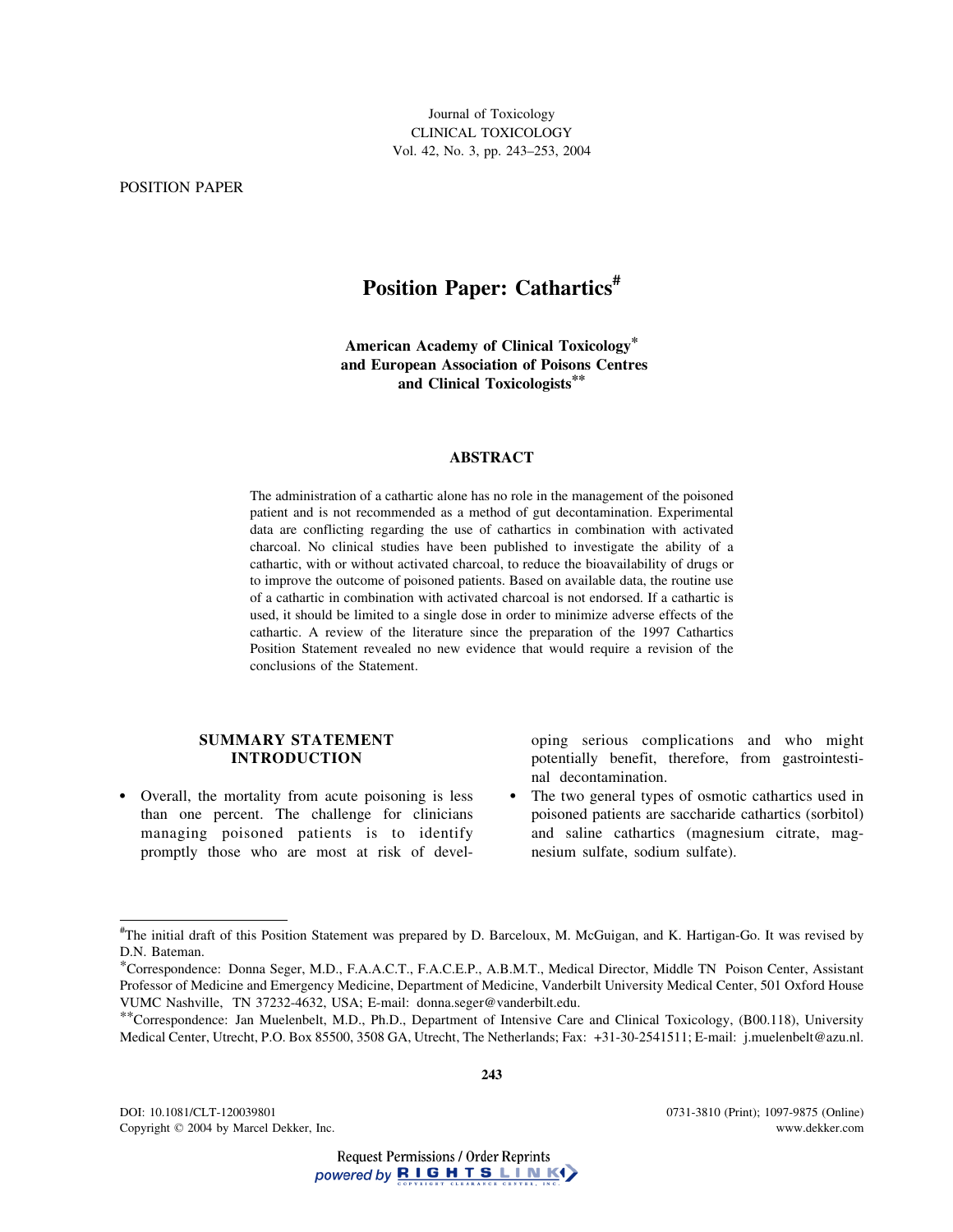### RATIONALE

- . Cathartics are intended to decrease the absorption of substances by accelerating the expulsion of the poison from the gastrointestinal tract. Since most drug absorption occurs rapidly in the upper GI tract, the use of cathartics is most likely to benefit patients who have ingested materials that are absorbed slowly. Few clinical poisons fit this profile. Slow-release products are a potential example, but there are little clinical data on the efficacy of cathartics. This review does not address whole bowel irrigation, a more aggressive form of purgation than the techniques discussed here.
- . Sorbitol is often combined with activated charcoal as it improves the palatability of charcoal by imparting a sweet taste and by masking the grittiness of the charcoal.

# IN VITRO STUDIES

- . A number of studies have investigated the effect of cathartics on the adsorption of drugs by activated charcoal.
- . One study (1) evaluated the effect of magnesium citrate on the binding of salicylates to charcoal and found apparent pH-dependent changes in adsorption. At low pH, magnesium citrate interfered with salicylate adsorption and at high pH values it enhanced salicylate adsorption. The statistical significance of this increase was not calculated.
- Four other studies  $(2-5)$  have evaluated the impact of magnesium citrate, at controlled pH, on the adsorptive capacity of activated charcoal. At pH 1.2, magnesium citrate reduced the adsorptive capacity of charcoal by  $15\%$  ( $p < 0.05$ ) (2). In a study conducted at pH 4.0, magnesium citrate significantly  $(p<0.01)$  enhanced the adsorption of salicylate to charcoal, regardless of the initial salicylate concentration and the charcoal:salicylate ratio (3). In another study where the pH was unknown, but controlled, the presence of magnesium citrate apparently increased the adsorption of  $C^{14}$ -labeled paraquat at charcoal to paraquat ratios of 10:1 and 20:1 (4). A study using simulated gastric fluid with an unstated pH showed an apparent decrease in the adsorption of aspirin to charcoal when magnesium citrate was added and an apparent increase in adsorption to charcoal when simulated intestinal fluid was used (5).
- . Adsorption of rifampicin and doxycycline on a commercial charcoal preparation (Ultracarbon, Merck) was investigated (6,7). The amounts of charcoal

### 244 Position Paper: Cathartics

ranging from 50 to 500 mg in a 5 mL solution, consisting of either drug in water or drug solution in sodium citrate or sodium chloride. These authors found that citrate increased the binding of rifampicin but decreased that of doxycycline, the findings being the opposite with saline.

# ANIMAL STUDIES

- . The combination of magnesium citrate and activated charcoal given to mice 30 min after paraquat administration increased survival from 31% (controls) to  $94\%$  ( $p < 0.01$ ) (4).
- . When sorbitol and mannitol were coadministered with activated charcoal to dogs, Van de Graaf, et al. (8) demonstrated that the area under the curve (AUC) for acetaminophen (paracetamol) was 75% greater with cathartics plus charcoal compared with charcoal alone  $(p= 0.07)$  and the peak plasma acetaminophen concentration was 80.4% greater (p=0.012) after cathartics and charcoal compared with charcoal alone.
- . In studies conducted in rats, the addition of activated charcoal to sorbitol reduced significantly the peak drug concentrations to  $23.8\%$  of control (p<0.001) for chlorpheniramine, to  $20.6\%$  of control (p<0.001) for chloroquine, to  $25.6\%$  of control (p<0.001) for pentobarbital, and to  $55.2\%$  of control (p<0.001) for aspirin (9).
- . Sodium sulfate and activated charcoal administered to rats reduced significantly  $(p<0.001)$  peak plasma concentrations of salicylate, pentobarbital, chlorpheniramine, and chloroquine when compared with control. The combination was significantly (p<0.001) more effective than charcoal alone in reducing peak drug concentrations of salicylate, pentobarbital, and chloroquine (10).
- . Sodium sulfate, but not sorbitol, together with superactivated charcoal increased survival (2 of 11) and significantly (p< 0.01) increased survival times of rats that were given lethal doses of T-2 mycotoxin (11).

# VOLUNTEER STUDIES

# Cathartics Alone

. Magnesium sulfate did not alter significantly  $(p>0.1)$  the serum concentrations of lithium and salicylate when administered 30 min after dosing (12).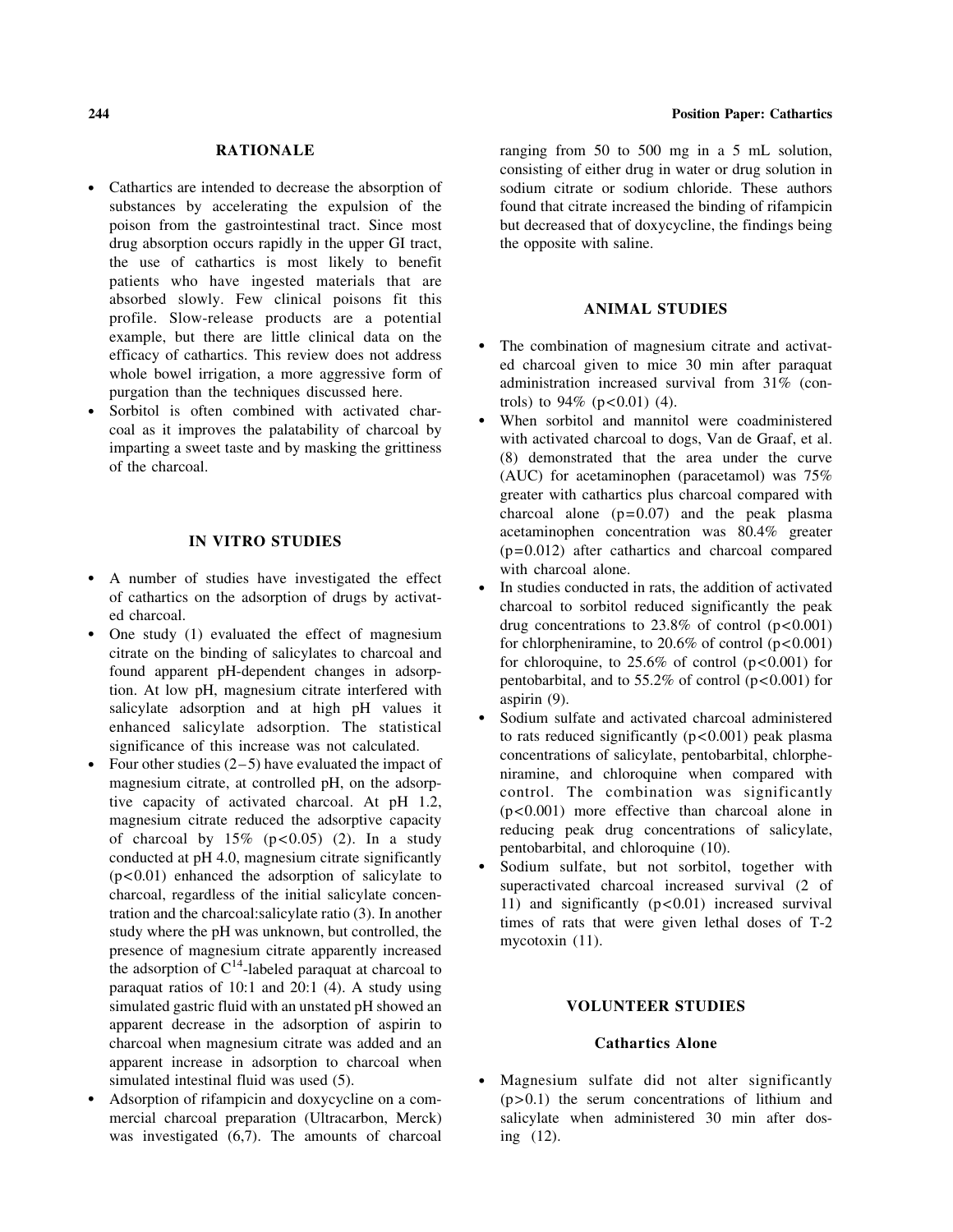#### Position Paper: Cathartics 245

- . Galinsky and Levy (13) showed that sodium sulfate did not change significantly the urinary recovery of acetaminophen (paracetamol) and its metabolites (mean $\pm$ SD, 87.0 $\pm$ 8.3%) when compared with control  $(89.6 \pm 10.7\%)$ . After the administration of sorbitol, urine salicylate recovery  $(95.9 \pm 14.4\%)$ was not reduced significantly when compared to control (100%) (14).
- . Al-Shareef, et al. (15) demonstrated that the mean peak plasma theophylline concentration (7.8 mg/L) was significantly  $(p<0.001)$  greater in volunteers given sorbitol than in the control group (5.5 mg/L). The mean time to peak concentration was significantly  $(p<0.01)$  shorter  $(11.38 \text{ h})$  in the sorbitol group than in the control group (16.0 h). There was no difference in the mean  $AUC_{0-24}$  h between the sorbitol (116.6 mg/L/h) and control (97.6 mg/ L/h) groups.
- In another study, Minton et al. (16) found sorbitol did not alter significantly the AUC of theophylline whether administered at 1 h (142.2 mg/L/h) or 6 h (124 mg/L/h) after dosing when compared with control (152.8 mg/L/h).

# Sorbitol Plus Activated Charcoal

- . Sorbitol and activated charcoal reduced significantly (p<0.01) the AUC of theophylline  $(85.5 \pm 10 \text{ mg} \times$ h/L) when compared with charcoal  $(113 \pm 5.7 \text{ mg} \times \text{h}/$ L) and with no-treatment  $(304.6 \pm 18.8 \text{ mg} \times \text{h/L})$ groups (17).
- . Keller et al. (18) found that sorbitol and activated charcoal reduced significantly  $(p<0.05)$ salicylate elimination  $(0.912 \pm 0.18 \text{ g})$  in the urine when compared with charcoal alone  $(1.26 \pm$  $0.15$  g).
- . Al Shareef et al. (15) demonstrated that sorbitol and activated charcoal did not reduce significantly  $(p>0.05)$  the AUC of theophylline  $(7.48 \text{ mg/L/h})$ when compared with charcoal alone (10.46 mg/L/h).
- . Urinary salicylate excretion was not reduced significantly  $(p>0.05)$  by the administration of sorbitol 43 g and activated charcoal 77 g (mean 63.8% and 61.5%, respectively) when compared to activated charcoal alone (mean 62.3%) (19).

# CLINICAL STUDIES

. No clinical studies have been published to investigate the ability of cathartics, with or without activated charcoal, to reduce the bioavailability of drugs or to improve the outcome of poisoned patients.

#### DOSAGE REGIMENS

#### Sorbitol

The dose of sorbitol is approximately  $1-2$  g/kg body weight. The conversion of milliliters of sorbitol to grams of sorbitol is as follows: sorbitol (70%) 100 mL =100 mL  $\times$  0.7 $\times$  1.285 g sorbitol/ mL (specific gravity)=89.95 g sorbitol. The recommended dose is  $70\%$  sorbitol  $1-2$  mL/kg in adults and 35% sorbitol 4.3 mL/kg in children. These recommendations apply only to single doses of cathartics.

# Magnesium Citrate

. There are few dose-response data for magnesium citrate. A commonly recommended dose is magnesium citrate 10% solution 250 mL in an adult and 4 mL/kg body weight in a child.

#### INDICATIONS

. Based on available data, there are no definite indications for the use of cathartics in the management of the poisoned patient.

# CONTRAINDICATIONS

- . Absent bowel sounds, recent abdominal trauma, recent bowel surgery, intestinal obstruction, or intestinal perforation.
- . Ingestion of a corrosive substance.
- . Volume depletion, hypotension, or significant electrolyte imbalance.
- . Magnesium cathartics should not be given to patients with renal failure, renal insufficiency, or heart block.
- . Cathartics should be administered cautiously to the very young (< 1 year of age) and to the very old.

# COMPLICATIONS

#### Single Dose

- . Nausea, abdominal cramps, vomiting.
- . Transient hypotension.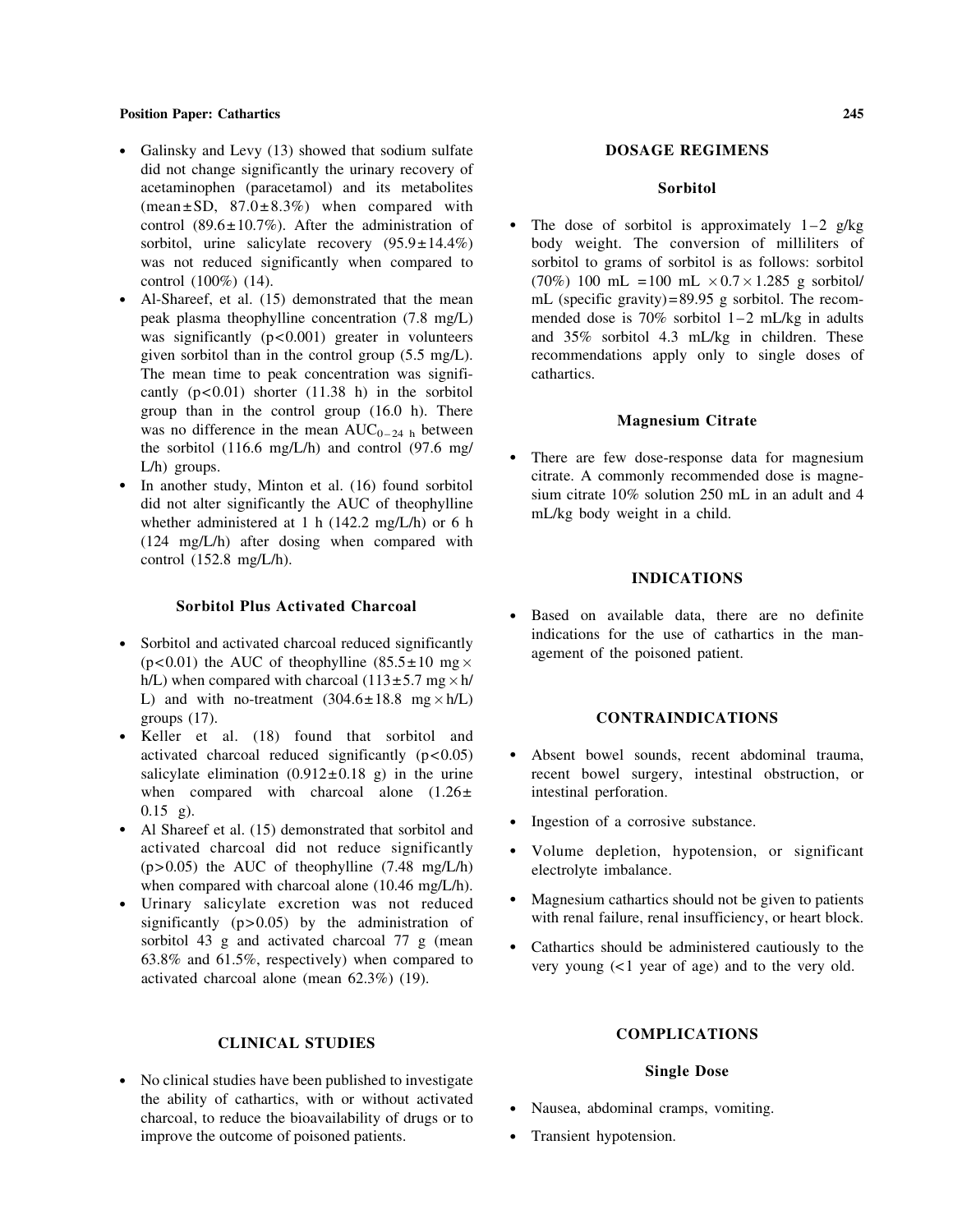## Multiple or Excessive Doses

- . Dehydration.
- . Hypernatremia in patients receiving sodium-containing cathartics.
- . Hypermagnesemia in patients receiving a magnesium-containing cathartic.

# SUPPORTING DOCUMENTATION INTRODUCTION

In 1997 the American Academy of Clinical Toxicology and the European Association of Poisons Centres and Clinical Toxicologists published a position statement on the use of cathartics in the management of acute poisoning. This position statement concluded that the administration of a cathartic alone had no role in the management of poisoned patients and was not recommended as a method of gut decontamination.

Since that time, a number of publications have been produced in which there is reference to the use of cathartics in the management of poisoning. This manuscript is based on a literature review conducted in 2003 which examined publications from 1995 to establish whether there was further evidence of the benefits of this approach. Manuscripts were identified using searches of medical databases in which the key words ''gut decontamination'' and ''cathartics'' were used. Further searches were done using individual agents identified in these searches and known to be used clinically.

These papers were divided into the following groups: editorials and reviews; manuscripts describing clinical management involving case series; experimental studies; case reports; opinion surveys. Reviews were not used to form any opinion reflected in this position statement, but were included to ensure a full literature search had been completed. In addition, a number of case reports were identified in which cathartics were mentioned in the management of acute poisoning. The vast majority of these referred to the use of sorbitol in combination with activated charcoal. Since it was not possible to evaluate the efficacy of the use of sorbitol from these reports, they have not been discussed further.

A number of studies have been reported in the radiological and gastroenterological literature examining the efficacy of purgatives as preparations for colonic X-ray procedures and endoscopy. These report the effects of purgatives usually administered 24 h prior to such procedures and are therefore not directly relevant to decontamination in poisoning  $(20-24)$ . One volunteer study (25) was identified in which the effects of two

#### 246 Position Paper: Cathartics

cathartics (sodium and magnesium sulfate), metoclopramide 10 mg, propantheline and placebo were compared to the gastrointestinal transit of activated charcoal. This study did not examine the effects of these combination therapies on drug absorption.

The two general types of osmotic cathartics used in poisoned patients are saccharide cathartics (sorbitol) and saline cathartics (magnesium citrate, magnesium sulfate). Numerous cathartics (sodium phosphate, sodium sulfate, magnesium hydroxide, lactulose, mannitol, and castor oil) have been used in the past, but the administration of these agents is now less frequent. Polyethylene glycol is a cathartic agent, but is generally employed in the context of whole bowel irrigation. It is therefore not considered in detail in this review.

Data are limited regarding the mechanism of action of cathartics. Postulated mechanisms of action include a direct effect of the cathartic in the lumen of the intestines either promoting osmotic retention of fluid or extracting water from the intestinal circulation. The resulting increase in intraluminal contents activates gastrointestinal motility reflexes, which enhance the expulsion of the intraluminal contents.

# RATIONALE

The primary rationale for using cathartics is the belief that these agents reduce absorption of a poison by decreasing the time the poison or the poison – charcoal complex remains in the gut. Sorbitol improves the palatability of activated charcoal by imparting a sweet taste and by reducing the grittiness of activated charcoal. Although cathartics have sometimes been administered with activated charcoal to reduce the risk of constipation, there is no evidence that a single dose of activated charcoal produces constipation.

#### IN VITRO STUDIES

#### Saline Cathartics

Cooney and Wijaya (1) measured the effect of pH on the binding of sodium salicylate to charcoal. At pH 1.2, magnesium citrate was primarily present (99.6%) in the undissociated form, which binds well to charcoal. At pH 1.25 and at a charcoal:drug ratio of 3.3:1, the addition of varying concentrations of magnesium citrate to the solution reduced the amount of sodium salicylate adsorbed to charcoal from approximately 85% to approximately 73%. At pH 9, magnesium citrate occurred primarily (99.3%) in the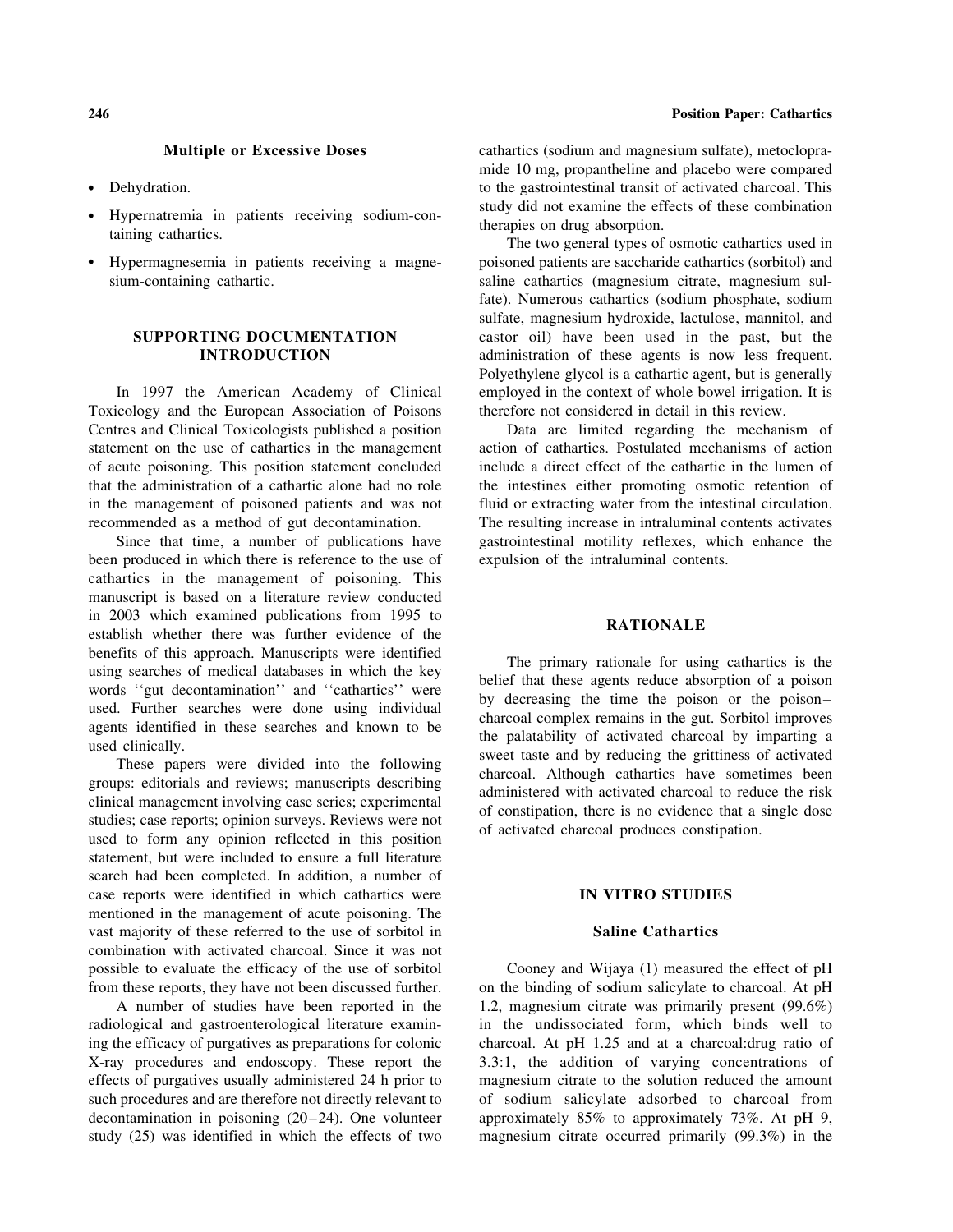#### Position Paper: Cathartics 247

dissociated form, which adsorbs poorly to charcoal. Following the addition of varying concentrations of magnesium citrate to the solution at pH 9, the amount of sodium salicylate adsorbed to charcoal increased from approximately 25% to 40%. No data tables or statistical analyses were reported in this study.

Czajka and Konrad (2) studied the effect of magnesium citrate 5.9% (0.13 M), sodium sulfate 8.52% (0.6 M), and magnesium sulfate 7.22% (0.6 M) on the adsorption of aspirin to activated charcoal at pH 1.2. The premixing of magnesium citrate with activated charcoal reduced the adsorptive capacity of the activated charcoal by  $15\%$  (282.71 $\pm$ 5.91 mg aspirin/g charcoal)  $(p<0.05)$  compared with the control of distilled water  $(332.35 \pm 14.35 \text{ mg}$  aspirin/g charcoal). There was no significant difference in adsorptive capacity between the mixture that contained magnesium sulfate  $(320.08 \pm 9.87 \text{ mg}$  aspirin/g charcoal) or sodium sulfate (329.94±3.38 mg aspirin/g charcoal) and the control of distilled water. This study demonstrated no desorption of aspirin from the drug –charcoal complex at acid pH by any of these mixtures.

The results of a study by Ryan et al. (3) indicated that citrate ions and, to a lesser extent, magnesium ions were responsible for the significant  $(p<0.01)$  enhancement of the adsorption of salicylate to activated charcoal compared with control (activated charcoal 100 mg in water 30 mL). The pH of all test solutions was adjusted to pH 4 to eliminate the effect of pH on adsorption. At the three initial concentrations of salicylate tested, the percent salicylate adsorbed to activated charcoal in magnesium citrate compared with the percent salicylate adsorbed in water (control) were: at salicylate 200 mg/L, 100% vs. 51%; at salicylate 600 mg/L, 82.5% vs. 33.3%; and at salicylate 1000 mg/L, 60% vs. 21.4%.

The addition of magnesium citrate 2.4 mL and simulated gastric fluid 12 mL changed the adsorption of aspirin 40 mg to charcoal 400 mg from 40 mg to 39.5 mg and 36.7 mg, respectively. The addition of 2.4 mL and 12 mL magnesium citrate to simulated intestinal fluid increased the adsorption of aspirin to charcoal from 31.5 mg to 35.3 mg and 34.2 mg, respectively (5). No statistical analyses were reported in this study.

Gaudreault et al. (4) examined the effect of magnesium citrate at an unknown, but controlled, pH on the adsorption of  $^{14}$ C paraquat to activated charcoal. At a charcoal to paraquat ratio of 10:1, the presence of magnesium citrate increased adsorption from 37% to 53%. When the ratio was increased to 20:1, the percent bound increased from 56% to 86%. No ranges were reported for these data and no statistical analyses were provided for these comparisons.

A group from Nigeria has studied the effects in vitro of cathartic solutions on the efficacy of charcoal (6,7). Adsorption of two specific compounds was studied, rifampicin and doxycycline. A commercial charcoal preparation (Ultracarbon, Merck) was placed in a test tube with a drug solution, the solution being 5 ml and the amounts of charcoal ranging from 50 to 500 mg. Solutions consisted of either drug in water or drug solution in sodium citrate or sodium chloride. These authors found that citrate increased the binding of rifampicin but decreased that of doxycycline, the findings being reversed with saline.

The significance of in vitro experiments for the treatment of human poisoning is unclear since cathartic solutions would necessarily have to pass through the acidic content of the stomach and their pH might therefore change. No consistent pattern of interaction is observed with drug-to-drug variation.

#### Sorbitol and Mannitol

Van de Graaff et al. (8) demonstrated that adsorption isotherms for acetaminophen (paracetamol) and activated charcoal in simulated gastric  $(pH=1.2)$ and intestinal  $(pH=6.9)$  fluids were not altered significantly by the addition of sorbitol or mannitol. The mean decrease in binding capacity was  $-2\pm 7\%$ , suggesting that sorbitol and mannitol do not interfere with the adsorptive capacity of activated charcoal.

Al-Shareef et al. (15) added sorbitol 2 g to a charcoal slurry 1 g. This combination significantly (p<0.05) increased the binding of aminophylline to charcoal from 642 mg/g to 735 mg/g after incubation at  $37^{\circ}$ C and pH 7.4.

Nakamura and colleagues (26) carried out an in vitro study of the interaction between sorbitol and a range of activated carbons (charcoal) and their ability to bind acetaminophen. In this experimental model, both the equilibrium amount adsorbed and the removal rate of acetaminophen decreased with increasing sorbitol concentration. The authors did not perform an in vivo study and the sorbitol concentrations ranged between 5% and 50% weight-volume. These concentrations are likely to be far in excess of those seen in vivo. This article indicates that excessive use of sorbitol should be discouraged.

#### Polyethylene Glycol

Atta-Politou et al. (1998) (27) studied the interaction between polyethylene glycol lavage solution (PEG-ELS) and the adsorption of fluoxetine onto activated charcoal (Carbomix (Norit, Netherlands) and ''pure'' activated charcoal powder (Merck) in vitro.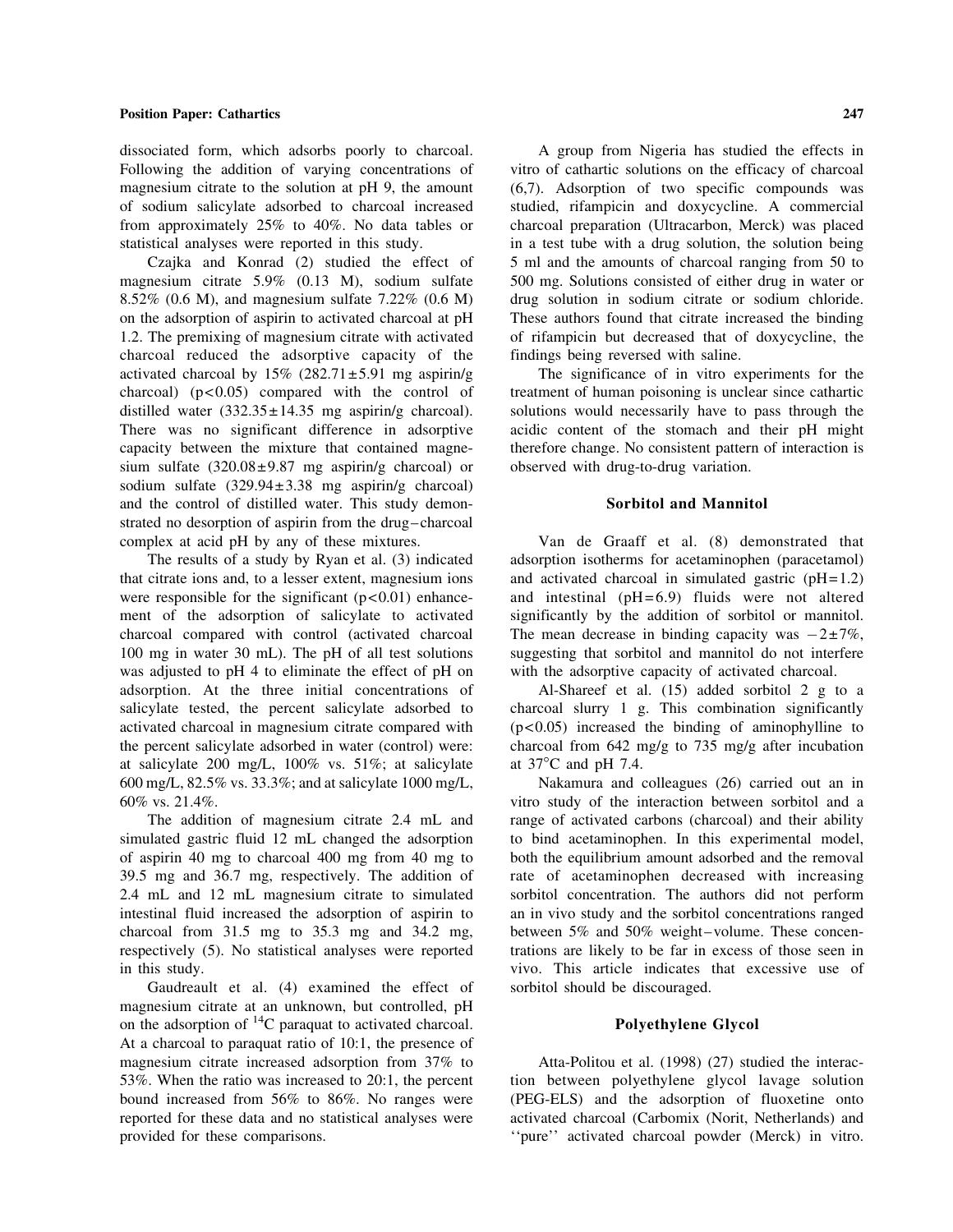The slurries were incubated in two environments, one acid (pH 1.2) and one neutral (pH 7.2) to mimic different intestinal conditions. Polyethylene glycol and charcoal were added either together or separately to fluoxetine solutions. In either instance the addition of the polyethylene glycol solution reduced significantly fluoxetine absorption. The authors advise against combining polyethylene glycol and activated charcoal in the management of fluoxetine poisoning. This effect did not appear to be pH-dependent.

#### ANIMAL STUDIES

#### Cathartics Alone

Four studies have evaluated the effect of the administration of cathartics alone on bioavailability (AUC), peak drug concentrations, or survival rates. However, all of these studies used doses of the cathartics that exceeded therapeutic recommendations and none used intervals between the ingestion and administration of cathartic that are common in the treatment of poisoned patients; consequently, the clinical relevance of any positive results is questionable.

Gaudreault et al. (4) used groups of 16 male mice to study the effects of magnesium citrate on survival following paraquat administration. Compared with a survival rate of 31% in male mice receiving paraquat 200 mg/kg, the administration of magnesium citrate 10 mL/kg 30 min after the intragastric administration resulted in a survival rate of 69%, which was not a statistically significant difference.

In a study (8) of groups of 17 dogs, the administration of mannitol 2 g/kg and sorbitol 2 g/kg immediately after intragastric insertion of acetaminophen 600 mg resulted in a 31% decrease ( $p=0.002$ ) in the  $AUC_{0-11}$  h for acetaminophen. The maximum plasma acetaminophen concentration was reduced by 15%. This was not statistically different  $(p=0.17)$  when compared with control (water alone).

Groups of  $7-15$  rats were given sorbitol (70%) 20 mL/kg immediately after gastric instillation of aqueous suspensions of chlorpheniramine 80 mg/kg, chloroquine 100 mg/kg, pentobarbital 50 mg/kg, and aspirin 100 mg/kg (9). Compared with controls (no treatment), sorbitol reduced the peak drug concentrations to 62.4% for chlorpheniramine ( $p<0.001$ ), 65.5% for chloroquine  $(p<0.05)$ , 50.4% for pentobarbital  $(p<0.001)$ , and 80.9% for salicylates  $(p<0.001)$ . The administration of sorbitol reduced the AUCs of chlorpheniramine, chloroquine, and pentobarbital to

68.2%, 69.0%, and 40.6% of control, respectively. No statistical analyses were reported for comparison.

Sodium sulfate (1.32 mg/kg in water 20 mL/kg) administered concurrently with aspirin 100 mg/kg to rats  $(7-10)$  per group) reduced the peak plasma salicylate concentration by  $16.6\%$  (p<0.05) but administration of sodium sulfate did not produce significant reduction in peak plasma concentrations of pentobarbital, chlorpheniramine, or chloroquine (10). Results of the AUC for these groups were presented neither numerically nor analyzed statistically.

#### Cathartics Plus Activated Charcoal

Survival rates were measured in groups of 16 mice that were administered magnesium citrate (10 mL/kg body weight) and activated charcoal 4 g/kg 30 minutes after dosing with paraquat 200 mg/kg (4). Rats administered magnesium citrate and activated charcoal had a survival rate of 94% compared with a survival rate of  $31\%$  (p<0.01) in control animals.

Van de Graaff et al. (8) investigated the effect of saccharide cathartics and activated charcoal in nine dogs following the administration of acetaminophen (paracetamol) 0.6 g/kg. The AUC of acetaminophen was  $75\%$  greater (p=0.07) after the administration of mannitol 2 g/kg and sorbitol 2 g/kg with activated charcoal 3 g/kg than with activated charcoal alone. The peak plasma acetaminophen concentration was 80.4% greater  $(p= 0.012)$  in dogs that received activated charcoal plus cathartics than in those treated only with activated charcoal. There were no adjustments for fluid or electrolyte imbalances.

Sorbitol 20 mL/kg (70%) and activated charcoal in charcoal: drug ratios of  $2-4:1$  were administered to groups of  $7-10$  rats immediately after dosing with chlorpheniramine 80 mg/kg, aspirin 100 mg/kg, pentobarbital 50 mg/kg, and chloroquine 100 mg/kg (9). Sorbitol and activated charcoal significantly reduced the peak tissue drug concentrations (percent of control) to 23.8% ( $p < 0.001$ ) for chlorpheniramine, to 20.6%  $(p<0.001)$  for chloroquine, to 25.6%  $(p<0.001)$  for pentobarbital, and to  $55.2\%$  (p<0.001) for aspirin. Data for AUC were not analyzed statistically.

A significant  $(p<0.001)$  reduction in the peak plasma concentrations was observed following the administration of aspirin 100 mg/kg, pentobarbital 50 mg/kg, chlorpheniramine 80 mg/kg, and chloroquine 100 mg/kg to groups of 7– 10 rats immediately after dosing with sodium sulfate 1.32 g/kg and activated charcoal (10). The combination of sodium sulfate and activated charcoal was more effective than activated charcoal alone in reducing the peak drug concentrations of salicylate,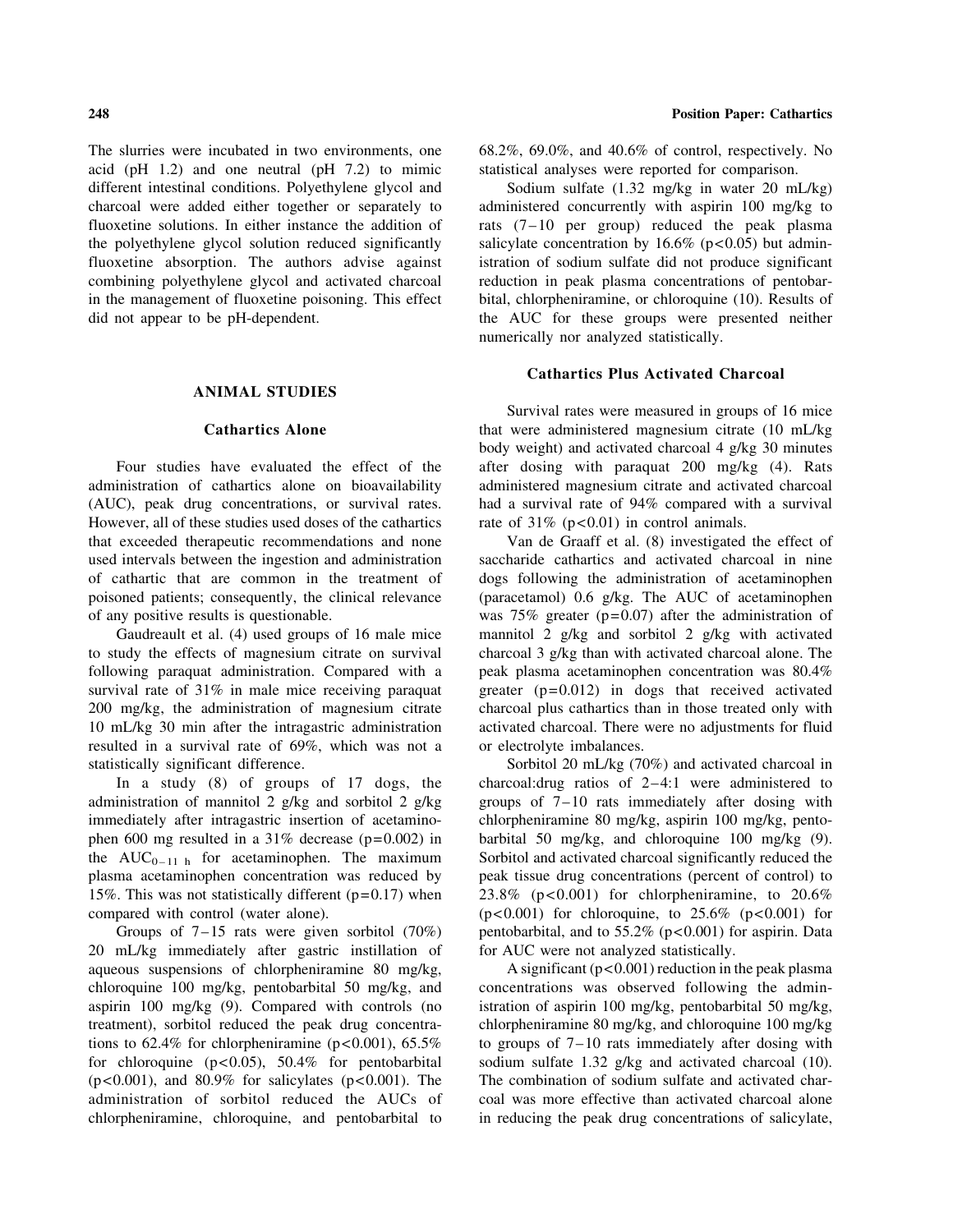#### Position Paper: Cathartics 249

pentobarbital, and chloroquine (p< 0.001). Sodium sulfate plus charcoal did not apparently alter the peak concentration of chlorpheniramine compared to the charcoal-only group. The ratio of activated charcoal to drug was 2:1 for pentobarbital and chloroquine, and 4:1 for aspirin and chlorpheniramine.

Survival times and rates were measured in a study of rats given lethal doses of T-2 mycotoxin together with sorbitol 0.35 g/kg, sorbitol 2 g/kg, or sodium sulfate 1 g/kg and superactivated charcoal in doses of 0.04, 0.1, 0.15, 0.175, 0.20, 0.50, and 1.0 g/kg (11). Two of 11 rats in the sodium sulfate and charcoal group survived, whereas none of the rats in the sorbitol group survived; two rats of ten in the charcoalalone group survived. The median effective dose of activated charcoal was 0.175 g/kg. The survival times of the rats in the cathartic group were significantly less  $(p<0.01)$  than survival times in the charcoal-only group. There were no adjustments for fluid and electrolyte imbalance.

The extrapolation of these animal studies remains limited by the following: the clinical relevance of the statistical difference in systemic absorption between the combination of activated charcoal and cathartics and activated charcoal alone; the time of treatment in relation to drug ingestion, biochemical (i.e., water solubility, ionization) and physiological differences between experimental conditions and clinical situations; and the power of the study to detect a difference in systemic absorption between activated charcoal and the combination of activated charcoal and cathartic.

#### VOLUNTEER STUDIES

#### Cathartics Alone

Magnesium sulfate 30 g did not alter significantly  $(p>0.1)$  the serum lithium and salicylate concentrations after the administration of lithium 600 mg and aspirin 1500 mg to 10 adults 30 min after dosing (12).

Aspirin 975 mg was administered to four adults, followed immediately by sorbitol (70%) 100 mL (14). Aspirin recovery was assessed in urine. Control treatment was assumed to have a 100% recovery. Compared to control, sorbitol resulted in  $95.9\% \pm 14.4\%$ recovery (might be worth commenting on the limitations of this study—how they accounted for amounts in excess of 95.9%) of the aspirin dose in the urine. This amount was not different statistically from control. The limitations of this study are the sample size and assumptions on accuracy of recovery in the control subjects.

Eight adults received acetaminophen 1 g followed by sodium sulfate (USP) 4.5 g at intervals of 0, 2, 4, and 6 h (12). The urinary recovery of acetaminophen plus metabolites, as a percentage of the total dose, was measured. Sodium sulfate administration resulted in the recovery of  $87.0 \pm 8.3\%$  compared with  $89.6 \pm 10.7\%$ in the control group. The difference was not statistically significant.

Sorbitol (70%) 50 mL was administered to eight adults at 6, 14, and 20 h after the administration of slow-release theophylline 600 mg (15). The mean plasma theophylline concentration was significantly  $(p<0.001)$  greater in the sorbitol group (7.8 mg/L) than in the control group (5.5 mg/L). The mean time to peak concentration was significantly  $(p<0.01)$  shorter (11.38 h) in the sorbitol group compared to control  $(16.0 h)$ . There was no difference  $(p>0.05)$  in the mean  $AUC_{0-24}$  h between the sorbitol (116.6 mg/L/h) and control (97.6 mg/L/h) groups.

Sorbitol (70%) 150 mL, was administered to 10 adults 1 and 6 h after ingestion of sustained-release theophylline 600 mg (as three 200 mg tablets) and 16 radiopaque placebo tablets (16). No significant difference was observed in  $AUC_{0-36}$  h in the sorbitol 1-h (142.2 mg/L/h) and 6-h (124.0 mg/L/h) groups compared with control (152.8 mg/L/h). The mean placebo tablet recovery was greater than control  $[1.5$  (range  $0-14$ )] in both the 1-h  $[5.5$  (range 0–16)] and 6-h  $[13.5$  (range  $(4-19)$ ] groups.

Sorbitol (70%) 75 ml, was administered at 6 and 8 h after dosing with sustained-release theophylline 1.2 g to nine adults (17). Superactivated charcoal 20 g was given at 6, 7, 8, 10, and 12 h after theophylline administration. There was a significant difference ( $p < 0.01$ ) in the mean AUC<sub>6-30 h</sub> between the sorbitol and charcoal  $(85.5 \pm 10 \text{ mg} \times \text{h/L})$ , and charcoal (113 $\pm$ 5.7 mg $\times$ h/L) and control groups (304.6 $\pm$ 18.8 mg $\times$ h/L).

Sorbitol 1.5 g/kg and activated charcoal 25 g were administered to 10 adults 1 h after dosing with aspirin 2.5 g (18). The 48-h urinary excretion of salicylate in those receiving aspirin and activated charcoal with sorbitol was significantly less ( $p < 0.05$ ) ( $0.912 \pm 0.18$ g) when compared with those who received aspirin and activated charcoal alone  $(1.26 \pm 0.15 \text{ g})$ .

The addition of sorbitol (70%) 50 mL to activated charcoal 20 g administered 2, 8, 14, and 20 h after the ingestion of sustained-release theophylline (600 mg) by eight adults did not reduce (p>0.05) the mean  $AUC_{0-24 h}$  (7.48 mg/L/h) compared with charcoal alone (10.46 mg/L/h) (15).

The addition of sorbitol (70%) 43 g or 77 g to activated charcoal 20 g administered immediately after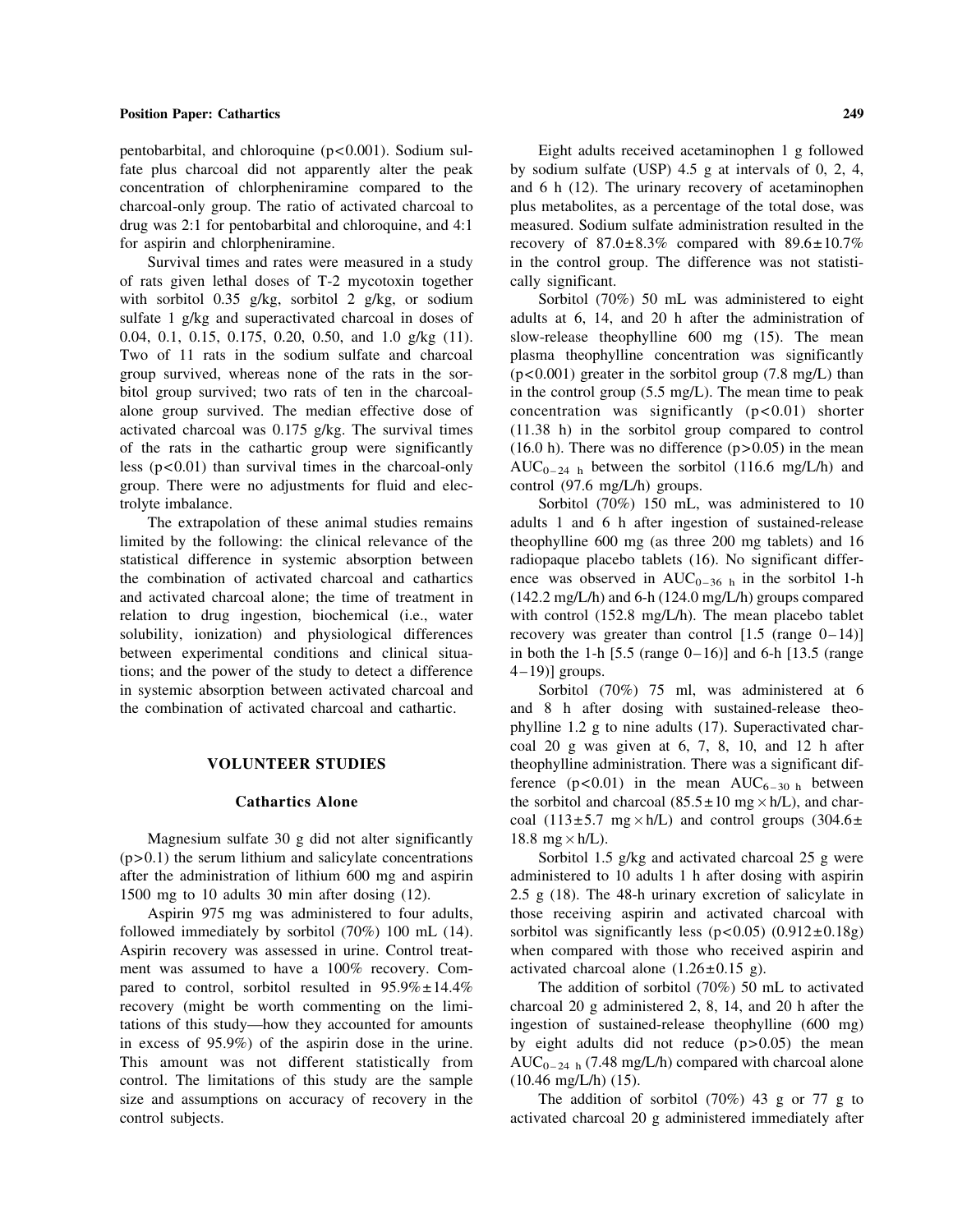| Cathartic         | Mean transit time (h) |      | AUC (mg/L/h) as $%$ of control |      |      |
|-------------------|-----------------------|------|--------------------------------|------|------|
|                   | $C+AC$                | AC   | $C+AC$                         | AC   | Ref. |
| Magnesium citrate | 7.0                   | 22.0 | 37* (Salicylate)               | 43   | (19) |
|                   |                       |      | 7* (Atenolol)                  | Q.   | (19) |
|                   |                       |      | 47* (Phenylpropanolamine)      | 35   | (19) |
| Sodium sulfate    | 4.2                   | 45.7 | $73.1*$ (Salicylate)           | 50.6 | (20) |

**Table 1.** Transit time (time to first stool) vs. AUC as a % of control for cathartic and activated charcoal  $(C + AC)$  and activated charcoal alone (AC).

\*Not significantly different from activated charcoal alone.

ingestion of aspirin 972 mg by eight adults did not alter  $(p>0.05)$  the mean 72-h urinary excretion of salicylate [mean 63.8% (43 g) and 61.5% (77 g), respectively] compared with the use of activated charcoal alone (mean 62.3%) (19). The mean excretion in the control group was 91.7%.

A study of eight healthy volunteers given acetaminophen (paracetamol) 3 g (28) compared the effect of administering activated charcoal 50 g in sorbitol (70%) 183 g at 1 h after ingestion with activated charcoal 50 g at 1-h postingestion. The corrected mean  $AUC_{0-8 h}$  for charcoal alone was 86.58 mg/L/h (70.5%) of control) compared with 90.85 mg/L/h (74% of control) for the combination  $(p>0.05)$ . The study contained a serious methodological flaw in that the two groups received activated charcoal preparations with different surface areas (950 m<sup>2</sup>/g vs. 1500 m<sup>2</sup>/g).

#### Transit Time

The use of cathartics with activated charcoal reduced the transit time of the charcoal-laden stool through the gut (29,30), but this reduction in transit time has not been associated with significantly reduced drug absorption (Table 1).

In volunteers, the mean transit time of charcoalladen stool without cathartics averages about 24–30 h (31,32) with a range of 7.8 –56.7 h (33,34). The administration of sorbitol resulted in mean transit times ranging from  $0.9 - 8.5$  h  $(31,35 - 37)$ . The administration of magnesium citrate resulted in mean transit times ranging from  $3-14$  h (29,31,34,36,37) and the mean transit time for magnesium sulfate, was 9.3 h (31) and for sodium sulfate,  $4.2 - 15.4$  h  $(30,32)$ .

When used in therapeutic doses, anticholinergic drugs do not appear to alter the efficacy of cathartics as exemplified in a study of 40 adult subjects who received clidinium bromide (37). The drug did not alter significantly the mean onset (4.5 h vs. 6.3 h)

or the duration (48.5 h vs. 62.3 h) of charcoal-laden stool compared with the use of activated charcoal 15 g and magnesium citrate 300 mL alone. The ingestion of large amounts of drugs that slow intestinal motility (38) also slowed sorbitol-induced transit time (19.6 h) compared with the ingestion of drugs that did not affect motility  $(4.7 h)$  ( $p < 0.05$ ).

#### Hazards of Cathartics

Since the last systematic review, additional papers have been published that indicated the potential hazards of magnesium salts used as a treatment for constipation (39), or a preoperative bowel preparation in the context of renal failure (40). Qureshi and Melonakos (41) reported the same complication in a patient with normal renal function. Pitcher and colleagues (42) reported fatal hypocalcemic hyperphosphatemia in a patient given sodium phosphate enemas.

#### Unusual Use of Cathartics

Treble and Thompson (43) reported the use of cathartics to increase clearance from the gut of spent air rifle pellets. In this case blood lead levels were elevated to 56  $\mu$ g/dL (2.7  $\mu$ moles/L) but the patient was asymptomatic. In more serious poisoning, chelation therapy would have been a more appropriate option in association with gut decontamination (44,45).

#### INDICATIONS

Based on available experimental and clinical data, there are no definite indications for the use of cathartics in the management of the poisoned patient. If used, a cathartic should be limited to a single dose in order to minimize the adverse effects of the cathartic.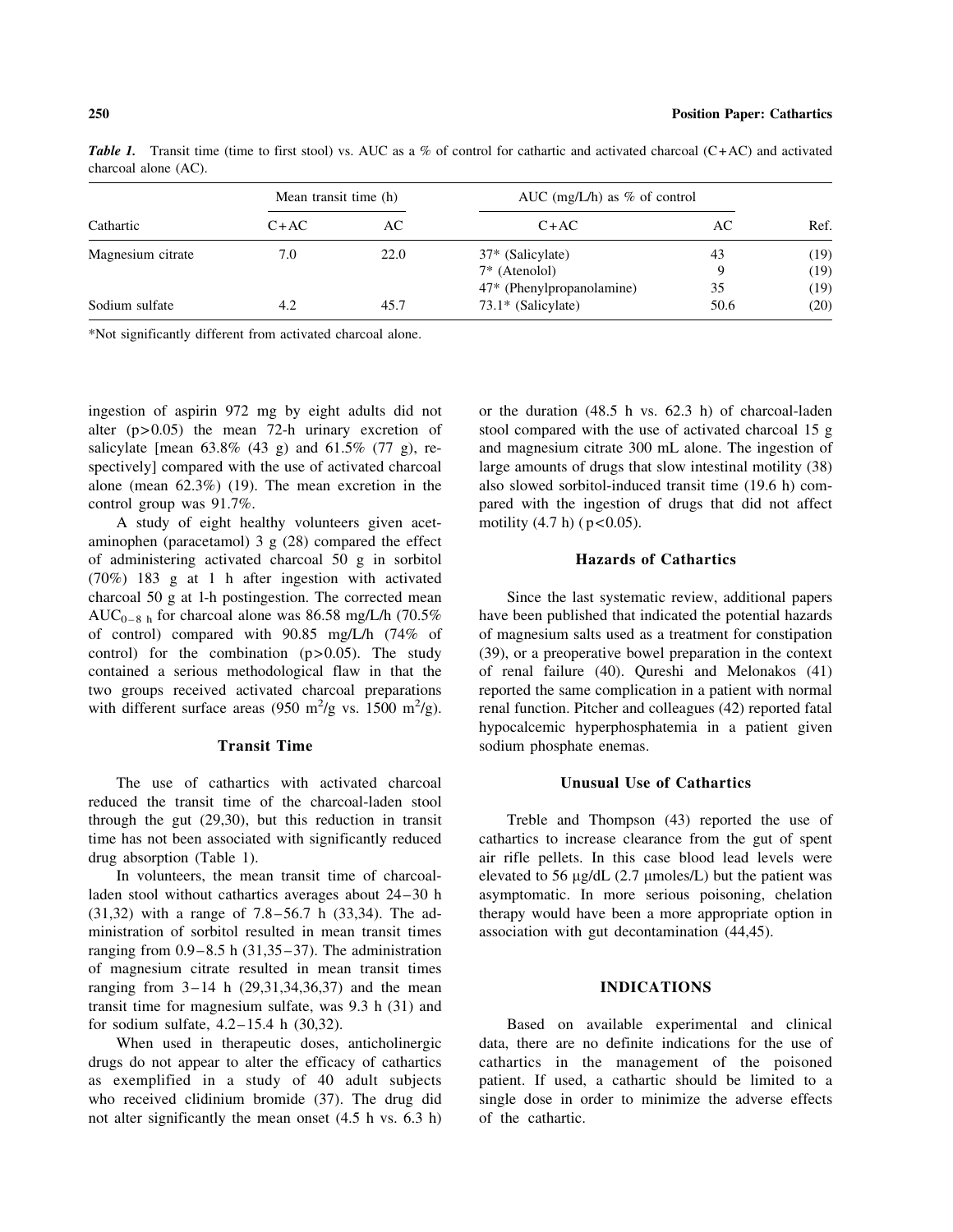## DOSAGE REGIMENS

# Sorbitol

The dose of sorbitol is approximately  $1-2$  g/kg body weight. The conversion of milliliters of sorbitol to grams of sorbitol is as follows: sorbitol (70%) (100) mL = 100 mL  $\times$  0.7  $\times$  1.285 g sorbitol/mL (specific gravity)=89.95 g sorbitol. The recommended dose is sorbitol  $(70\%)$  1-2 mL/kg in adults and sorbitol (35%) 4.3 mL/kg in children. These recommendations apply only to single doses of cathartics.

#### Magnesium Citrate

There are few dose-response data for magnesium citrate. A recommended dose of 10% magnesium citrate solution is 250 mL for an adult and 4 mL/kg for a child.

# CONTRAINDICATIONS

The use of cathartics is contraindicated in the presence of absent bowel sounds, intestinal obstruction or perforation, recent bowel surgery, volume depletion by hypotension, significant electrolyte imbalance, or ingestion of a corrosive substance. Cathartics should be used cautiously in the very young  $(1$  year of age) or the very old.

#### COMPLICATIONS

#### Single Dose

# Sorbitol

In healthy adults, the administration of sorbitol (70%) 150 mL produced no significant changes in serum sodium  $(p= 0.16)$  or serum phosphorus  $(p= 0.258)$  concentrations 4 h after ingestion (35). Adverse effects from the administration of therapeutic doses of sorbitol include vomiting (36,46), abdominal cramps (17,18,35), nausea (17,18,28), diaphoresis (17), and transient hypotension (17). In some studies no adverse effects were reported (15).

# Magnesium Citrate

Adverse effects are uncommon after single, therapeutic doses of magnesium citrate in healthy subjects. In a group of young (age  $1-5$  years) children with suspected ingestions of toxic substances who were given magnesium citrate 233 mg/kg, the frequency of vomiting was approximately 17% (36).

#### Magnesium Sulfate

The administration of magnesium sulfate 13.9 g did not produce significant elevations of serum magnesium in seven healthy adult volunteers (47). A second study of patients presenting to an emergency department with an overdose confirmed the lack of clinically significant elevation of magnesium concentrations in healthy adults following the administration of standard, single doses of magnesium sulfate. There were no statistically significant differences in baseline serum magnesium from serum magnesium 1 h and 4 h after the ingestion of magnesium sulfate 30 g (48). Vomiting was observed in 17% of children given magnesium sulfate 250 mg/kg (36).

#### Multiple or Excessive Doses

Serious adverse reactions including dehydration and electrolyte imbalance (hypermagnesemia, hypernatremia) may occur in patients receiving multiple doses of sodium- or magnesium-containing cathartics. Patients with renal dysfunction are at increased risk (36,49). Hypernatremic dehydration may be caused by excessive doses of sorbitol.

# **REFERENCES**

- 1. Cooney DO, Wijaya J. Effect of magnesium citrate on the adsorptive capacity of activated charcoal for sodium salicylate. Vet Hum Toxicol 1986; 28:521 – 523.
- 2. Czajka PA, Konrad JD. Saline cathartics and the adsorptive capacity of activated charcoal for aspirin. Ann Emerg Med 1986; 15:548 – 551.
- 3. Ryan CF, Spigiel RW, Zeldes G. Enhanced adsorptive capacity of activated charcoal in the presence of magnesium citrate, N.F. Clin Toxicol 1980; 17:457 – 461.
- 4. Gaudreault P, Friedman PA, Lovejoy FH Jr. Efficacy of activated charcoal and magnesium citrate in the treatment of oral paraquat intoxication. Ann Emerg Med 1985; 14:123-125.
- 5. LaPierre G, Algozzine G, Doering PL. Effect of magnesium citrate on the in vitro adsorption of aspirin by activated charcoal. Clin Toxicol 1981; 18:793 – 796.
- 6. Orisakwe OE, Afonne OJ, Agbasi PU, Ilondu NA,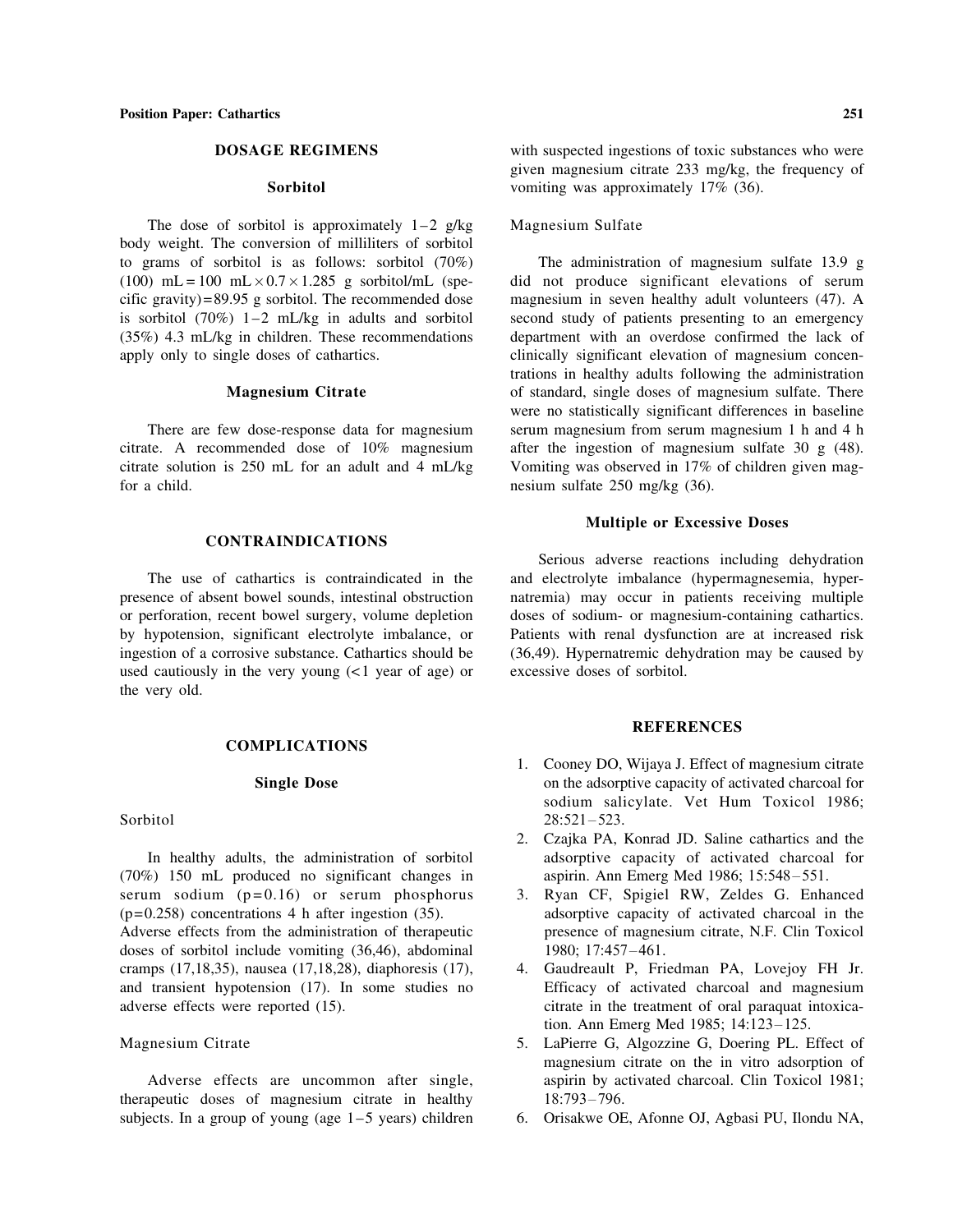Ofoeule SI, Obi E. Adsorptive capacity of activated charcoal for rifampicin with and without sodium chloride and sodium citrate. Biol Pharm Bull 2001; 24:724 –726.

- 7. Afonne OJ, Orisakwe OE, Ofuefule SI, Tsalha S, Obi E, Ilondu NA, Okorie O. Saline cathartics and adsorptive capacity of activated charcoal for doxycycline. Acta Pol Pharm 2002; 59:177 –179.
- 8. Van de Graaff WB, Thompson WL, Sunshine I, Fretthold D, Leickly F, Dayton H. Adsorbent and cathartic inhibition of enteral drug absorption. J Pharmacol Exp Ther 1982; 221:656-663.
- 9. Picchioni AL, Chin L, Gillespie T. Evaluation of activated charcoal – sorbitol suspension as an antidote. Clin Toxicol 1982; 19:433 –444.
- 10. Chin L, Picchioni AL, Gillespie T. Saline cathartics and saline cathartics plus activated charcoal as antidotal treatments. Clin Toxicol 1981; 18:865 –871.
- 11. Galey FD, Lambert RJ, Busse M, Buck WB. Therapeutic efficacy of superactive charcoal in rats exposed to oral lethal doses of T-2 toxin. Toxicon 1987; 25:493 – 499.
- 12. Sorensen PN, Lindkaer-Jensen ST. The effect of magnesium sulfate on the absorption of acetylsalicylic acid and lithium carbonate from the human intestine. Arch Toxicol 1975; 34:121 – 127.
- 13. Galinsky RE, Levy G. Evaluation of activated charcoal – sodium sulfate combination for inhibition of acetaminophen absorption and repletion of inorganic sulfate. Clin Toxicol 1984; 22:21 – 30.
- 14. Mayersohn M, Perrier D, Picchioni AL. Evaluation of a charcoal – sorbitol mixture as an antidote for oral aspirin overdose. Clin Toxicol 1977; 11:561 – 570.
- 15. Al-Shareef AH, Buss DC, Allen EM, Routledge PA. The effects of charcoal and sorbitol (alone and in combination) on plasma theophylline concentrations after a sustained-release formulation. Human Exp Toxicol 1990; 9:179 –182.
- 16. Minton NA, Henry JA. Prevention of drug absorption in simulated theophylline overdose. J Toxicol, Clin Toxicol 1995; 33:43 – 49.
- 17. Goldberg MJ, Spector R, Park GD, Johnson GF, Roberts P. The effect of sorbitol and activated charcoal on serum theophylline concentrations after slow-release theophylline. Clin Pharmacol Ther 1987; 41:108-111.
- 18. Keller RE, Schwab RA, Krenzelok EP. Contribution of sorbitol combined with activated charcoal in prevention of salicylate absorption. Ann Emerg Med 1990; 19:654-656.
- 19. Scholtz EC, Jaffe JM, Colaizzi JL. Evaluation of

five activated charcoal formulations for the inhibition of aspirin absorption and palatability in man. Am J Hosp Pharm 1978; 35:1355-1359.

- 20. Cittadini G, De Gicco E, Cittadini G Jr, De Cata T, Dogliotti L, Rosso E. A new magnesium-containing PEG-electrolyte solution for the oral lavage of the colon. Clin Radiol 1999; 54:160-163.
- 21. Verghese VJ, Ayub K, Qureshi W, Taupo T, Graham DY. Low-salt bowel cleansing preparation (LoSo Prep) as preparation for colonoscopy: a pilot study. Aliment Pharmacol Ther 2002; 16:1327 – 1331.
- 22. Dahshan A, Lin CH, Peters J, Thomas R, Tolia V. A randomized, prospective study to evaluate the efficacy and acceptance of three bowel preparations for colonoscopy in children. Am J Gastroenterol 1999; 94:3497-3501.
- 23. Fincher RK, Osgard EM, Jackson JL, Strong JS, Wong RK. A comparison of bowel preparations for flexible sigmoidoscopy: oral magnesium citrate combined with oral bisacodyl, one hypertonic phosphate enema, or two hypertonic phosphate enemas. Am J Gastroenterol 1999; 94:2122-2127.
- 24. Regev A, Fraser G, Delpre G, Leiser A, Neeman A, Maoz E, Anikin V, Niv Y. Comparison of two bowel preparations for colonoscopy: sodium picosulphate with magnesium citrate versus sulphate-free polyethylene glycol lavage solution. Am J Gastroenterol 1998; 93:1478-1482.
- 25. Orisakwe OE, Afonne OJ, Ilondu OJ, Obi E, Ufearo CS, Agbasi PU, Maduka SO, Orish CN, Orish VN. Influence of prokinetics on the gastrointestinal transit and residence times of activated charcoal. J Pak Med Assoc 2002; 52:354 – 356.
- 26. Nakamura T, Oida Y, Matsumoto K, Kawasaki N, Tanada S. Inhibitory effect of sorbitol on acetaminophen adsorption by activated carbon. J Environ Sci Health Part A, Environ Sci Eng Toxic Hazard. Substance Control 2002; 37:905 – 912.
- 27. Atta-Politou J, Kolioliou M, Havariotou M, Koutselinis A, Koupparis MA. An in vitro evaluation of fluoxetine adsorption by activated charcoal and desorption upon addition of polyethylene glycol-electrolyte lavage solution. J Toxicol Clin Toxicol 1998; 36:117-124.
- 28. McNamara RM, Aaron CK, Gemborys M, Davidheiser S. Sorbitol catharsis does not enhance efficacy of charcoal in a simulated acetaminophen overdose. Ann Emerg Med 1988; 17:243 – 246.
- 29. Neuvonen PJ, Olkkola KT. Effect of purgatives on